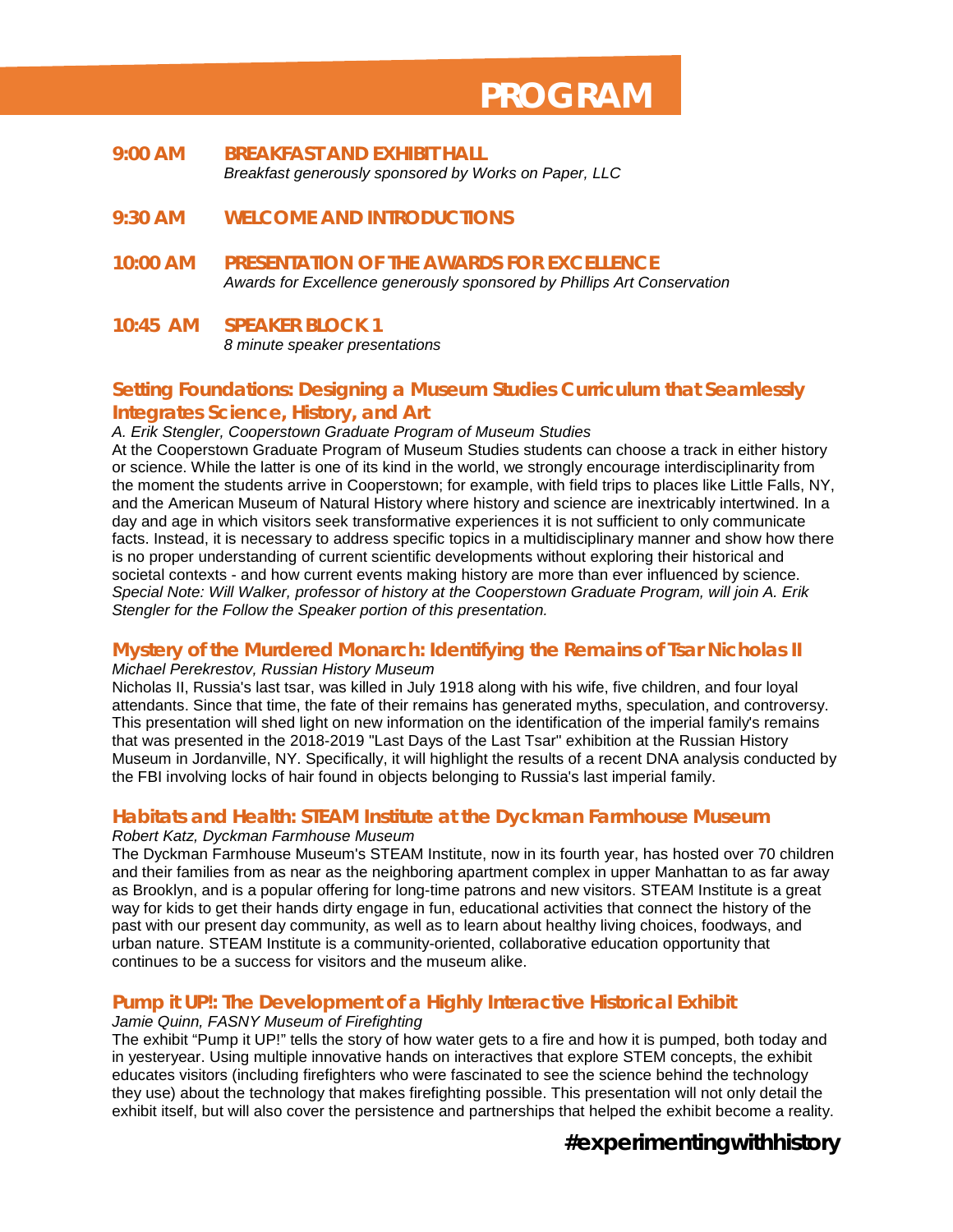## **The Science of Art Meets the Art of Science**

*Laura Lynch, Nassau County Museum of Art*

Art meets science in the exhibition *Energy: The Power of Art at the Nassau County Museum of Art*. In a ground-breaking effort for a fine arts museum, top-tier science and major art by Jackson Pollock, Alexander Calder, Jasper Johns, James Rosenquist, Julie Mehretu, Frank Stella, Joseph Cornell and Man Ray are fused in one dynamic and interactive exhibition. During the exhibition, visiting students and teachers embark on a cross-disciplinary exploration of over 50 works of art and artifacts that make visible scientific principles including sub-atomic and electrical phenomena, kinetic, magnetic, and solar energy. Gallery experiences and discussions, designed in collaboration with education staff from Brookhaven National Laboratory and the Tesla Museum, is where students use observation, inference, and evidence-based reasoning to examine works of art through an aesthetic, science and historical lens.

## **11:30 AM FOLLOW THE SPEAKER**

*Want to learn more about the projects and speakers you just heard? Head downstairs to the Appalachian Ballroom for in-depth conversations. Each speaker will host a table.*

#### **EXHIBIT HALL AND COFFEE BREAK**

*Morning coffee generously sponsored by Friends of Clermont*

#### **OFFICE HOURS (ADVANCE SIGN UP REQUIRED)**

*10 minute appointment slots*

## **12:05 PM – 1:00 PM LUNCHEON**

*Luncheon generously sponsored by Humanities New York*

**12:40 PM OFFICE HOURS (ADVANCE SIGN UP REQUIRED)** *10 minute appointment slots*

## **1:00 PM SPEAKER BLOCK 2**

*8 minute speaker presentations*

## **STEAMing Collections and Special Events**

*Katie Boardman, Cooperstown Graduate Program/Cherry Valley Group*

How can history, art, and technology collections inspire STEAM interpretation and special events? How does it work at an art and history museum and an operating historic mill site? Consider how to create informal indoor/outdoor pop-up activity stations for kids and adults that support your organization's mission, education goals, event themes, and visitor experience design. Glean practical tips from successes and "needs work" experiences revealed during a Hanford Mills Museum and Cooperstown Graduate Program partnership. Explore a work in progress at the Arkell Museum. What sticks? What doesn't? What shouldn't? Bring questions and an open mind.

## **Imaging the Invisible: Broadband Multispectral Imaging for Colorant and Restoration Mapping**

#### *Dawn Kriss, American Museum of Natural History*

Broadband multispectral imaging offers a relatively low-tech, inexpensive option for examining and photographing museum collections at different wavelengths. These photographs can be used to characterize certain materials, including a variety of colorants and features that may not be visible under normal lighting conditions. This rapidly evolving field can identify previously invisible surface decoration, and help distinguish between certain materials that appear similar, thus providing information about material choices and applications, as well as past restoration campaigns. This presentation will briefly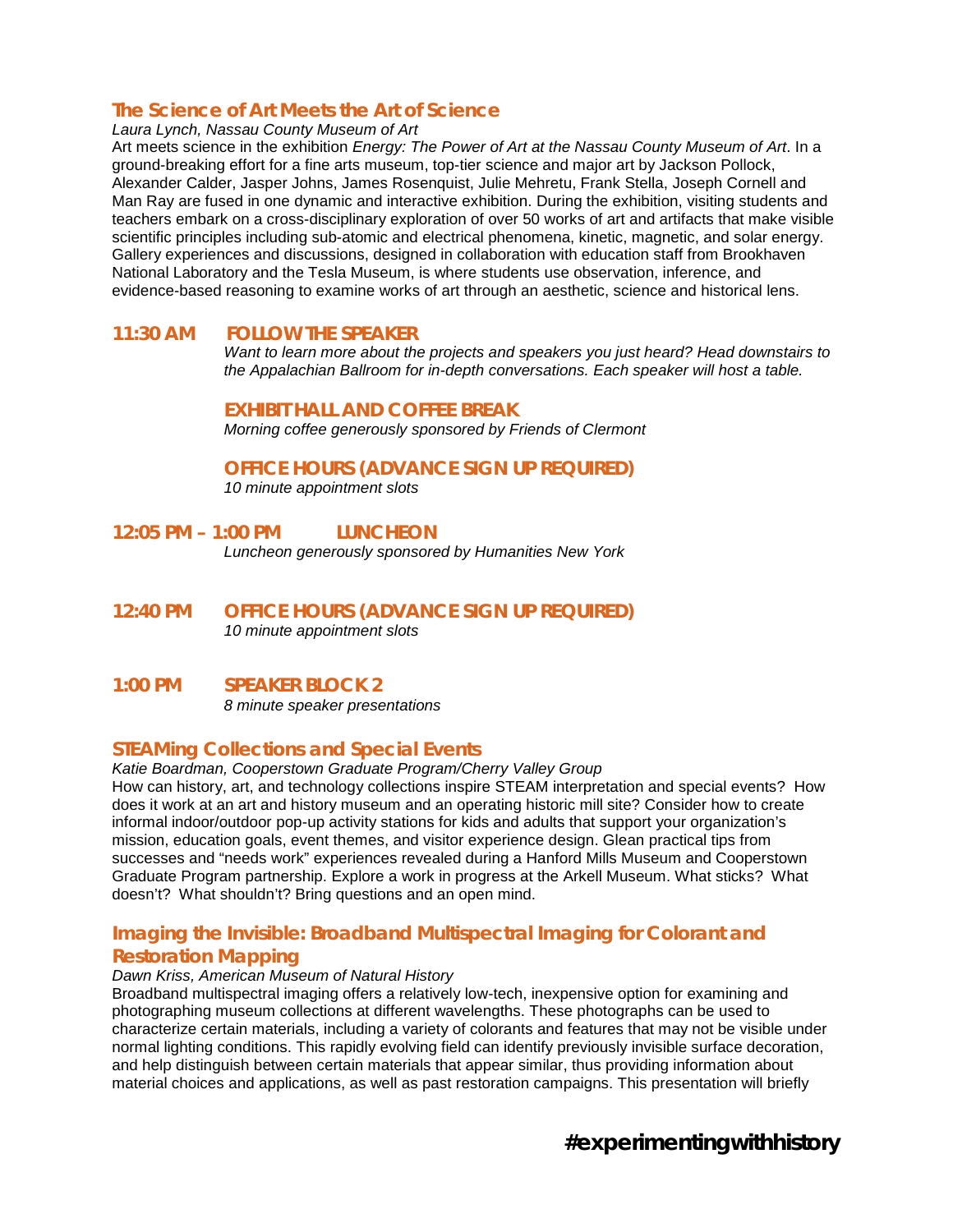explain the technique, and provide ample examples from a variety of object types and museum collections.

## **ArtConnects: Museums as Sites of Well-Being**

*Patrick Stenshorn, Albany Institute of History and Art*

There has been a growing awareness of the potential of museums as supportive sites of health and wellness- with many organizations developing programming related to health and well-being work. The Albany Institute of History & Art initiated the Art Connects program for people with Alzheimer's, dementia, and other memory impairments in response to requests from community members for a program similar to the Museum of Modern Art's "MeetMe at MoMA" project. The Art Connects program utilizes AIHA's collections to renew and build social connections for individuals affected by Alzheimer's, dementia, or other cognitive defects, and their caregivers through a meaningful art therapy experience.

## **Digging Up History: A Youth Archaeology Camp in South Troy, New York**

*Christopher Hopkins, The Children's Museum of Science and Technology*

The summer archaeological camp held by The Children's Museum of Science and Technology (CMOST) allows students a unique hands-on experience with the rich cultural history of Troy, NY. Students learn about archaeological field techniques, data collection, laboratory analysis, and artifact conservation while working on an 18th-century site located in South Troy. The students participate in the creation of a historical narrative through the interpretation of their findings during the camp.

## **Engaging Researchers Using Augmented Reality (AR) and Open Source Tools (On a Shoestring Budget!)**

*John Ansley, Marist College Archives and Special Collections*

Engaging the next generation of researchers has become more important than ever before. But, how do you do it on a limited budget? This presentation will discuss inexpensive ways to take advantage of open source tools and augmented reality to enhance researcher experience, inspire students, and work with new audiences.

## **1:45 PM FOLLOW THE SPEAKER**

*Want to learn more about the projects and speakers you just heard? Head downstairs to the Appalachian Ballroom for in-depth conversations. Each speaker will host a table.*

#### **EXHIBIT HALL AND COFFEE BREAK**

*Afternoon coffee generously sponsored by The Found Object Art Conservation*

#### **OFFICE HOURS (ADVANCE SIGN UP REQUIRED)**

*10 minute appointment slots* 

#### **2:20 PM SPEAKER BLOCK 3** *8 minute speaker presentations*

#### **Hey! You got History in My STEM/You got STEM in My History! Taking an Integrated Approach to Educational Programming at a National Historic Landmark** *Lynda Kennedy, Intrepid Sea, Air, and Space Museum*

Innovations in STEM do not happen in a vacuum or without the involvement of people. This presentation outlines one institution's choice to embrace a both/and rather than an either/or approach to developing programs that embrace the science, engineering and technological advancements inherent in its collections along with the historical context that drove them and the stories of the "humanity behind the hardware" in order to educate and inspire future innovators. Highlighted will be the development of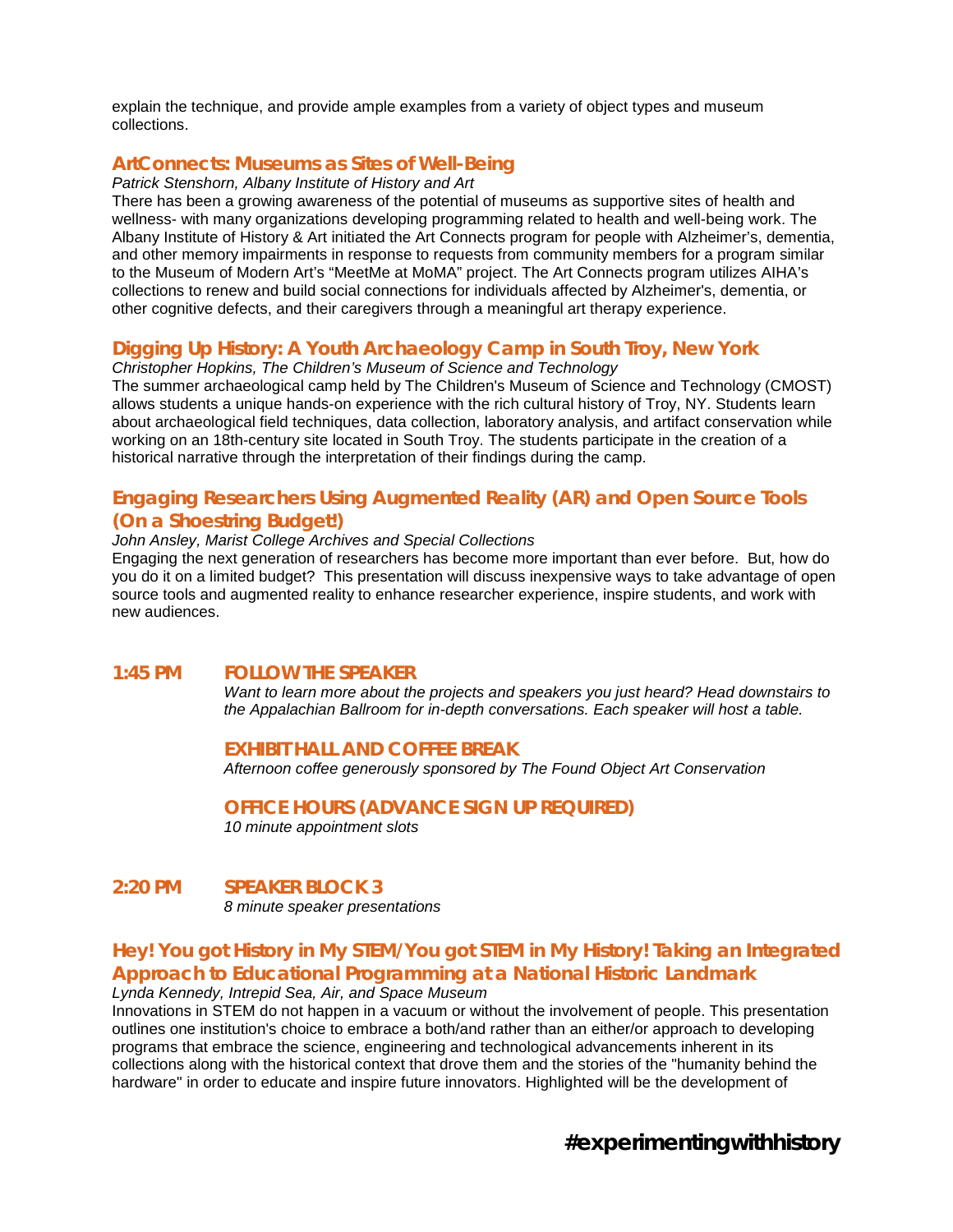programs such as the recent NEH-funded summer institute examining the technology of the Cold War and current programming educating the public about New York State's role in aviation advancements.

## **Making History: Interdisciplinary Workshops for Teens**

#### *Brittany Lester, King Manor Museum*

In collaboration with teachers from a local middle school, King Manor Museum education staff developed two semester-long curriculums for an interdisciplinary hands-on program combining STEM skills and concepts in early American history. Over the course of seven sessions, students used chemistry, applied mathematics, and logical reasoning in such activities as recreating ink recipes, aging cheese, and mixing their own paint -- skills 19th century people would have used every day. This presentation would explore the successes we celebrated and challenges we encountered in meaningfully connecting teens and scientific concepts to our historic site's collections; ultimately producing positive, tangible results.

#### **What is "Archival?": Decoding ISO 18902**

#### *Kate Jacus, The Photo Curator*

Delve into the science behind what makes a storage or display product "archival." ISO 18902 is an international standard that was created to help people select photo-safe enclosures and to provide guidance to manufacturers on how to make photo-safe products. Since photographs are so sensitive to outside elements, a standard based on them is a guideline for protecting many different types of objects. By understanding the elements of the standard - the Photographic Activity Test, pH, kappa number, alkali reserve, and color bleed, you'll gain knowledge about the products your institution's objects require for storage.

## **Powering History with STEAM: Combining Hands-On Science and History in School Programs**

#### *Luke Murphy, Hanford Mills Museum*

With an increasing emphasis on STEM education, it is imperative for historic sites and history museums to develop programming that involves the sciences, technology, engineering and math from a historical perspective. For this presentation, we will examine how Hanford Mills Museum marries STEM and environmental standards with its mission to explore connections among energy, technology, natural resources and entrepreneurship. We will discuss the creative ways we have brought hands-on science and history to nearly 5,000 students in twenty-one school districts and our work with the Creating Rural Opportunities Partnerships (CROP) Program to provide after school programming on life skills, academic enrichment, cultural and artistic topics, and wilderness and health education

## **The Hudson River Trading Game & Navigating the Seas: Teaching Science Through History (and Vice Versa)**

#### *Shawna Reilly, Historic Cherry Hill*

The "Hudson River Trading Game and Navigating the Seas" is an immersive, hands-on program which, in partnership with the Albany Heritage Area Visitor's Center, creatively combines history and science for 4th and 5th grade students. Through student-directed play on a 34-foot game board, students experience the challenges of 18th century travel on the Hudson River. Students also learn about celestial navigationthey make and use quadrants, experiment with lodestones and other navigational tools, chart global trade routes, and learn how sailors relied upon astronomy with an interactive star show. For the past six years, Historic Cherry Hill has partnered with the Port of Albany to provide free field trip admission for City School District of Albany students to attend the program at the Albany Heritage Area Visitors Center.

#### **3:00 PM FOLLOW THE SPEAKER**

*Want to learn more about the projects and speakers you just heard? Head downstairs to the Appalachian Ballroom for in-depth conversations. Each speaker will host a table.*

#### **EXHIBIT HALL AND COFFEE BREAK**

*Afternoon coffee generously sponsored by AM Art Conservation*